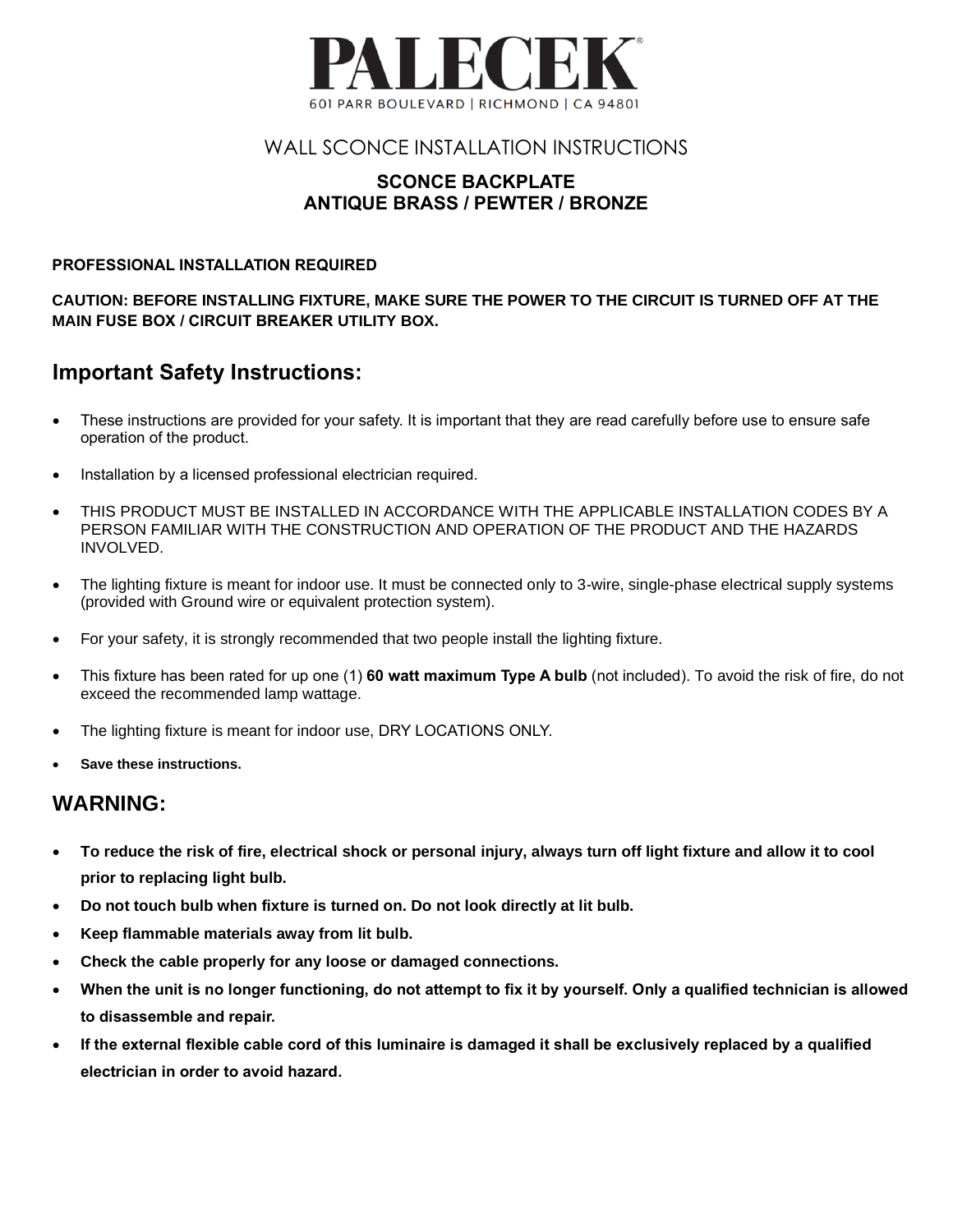# **Pre-Assembly:**

- Remove all parts and hardware from the box along with any plastic protective packaging. Do not discard contents until after assembly is complete to avoid accidentally discarding small parts or hardware.
- For your safety and convenience, assembly by two people is recommended
- Lay the product out on the floor. If there is no carpet, cover the floor with a soft cloth so as not to scratch the finish of the light or the floor.

**TOOLS REQUIRED (not included):** Ladder, Phillips Head & Flat Blade Screwdrivers, Wire Cutter/Stripper & Electrical Tape.



### **Installation Instructions:**

- 1. **SHUT OFF THE MAIN ELECTRICAL SUPPLY FROM THE MAIN FUSE BOX/CIRCUIT BREAKER.**
- 2. Separate Back Plate (C) from Sconce Fixture (A) by removing the four Fixture Side Screws (E1, E2, E3 & E4). Do not discard Fixture Side Screws (E1, E2, E3 & E4) as these will be used later.
- 3. Gently pull existing wires out from the wall junction box (H) and allow them to hang. The hot or live wire is black and the neutral wire is white. Check to see if there is a ground wire that is either green or green with a yellow stripe or exposed copper metal wire. If needed, use a pair of wire strippers to remove about  $\frac{1}{2}$  inch of insulation from each wire

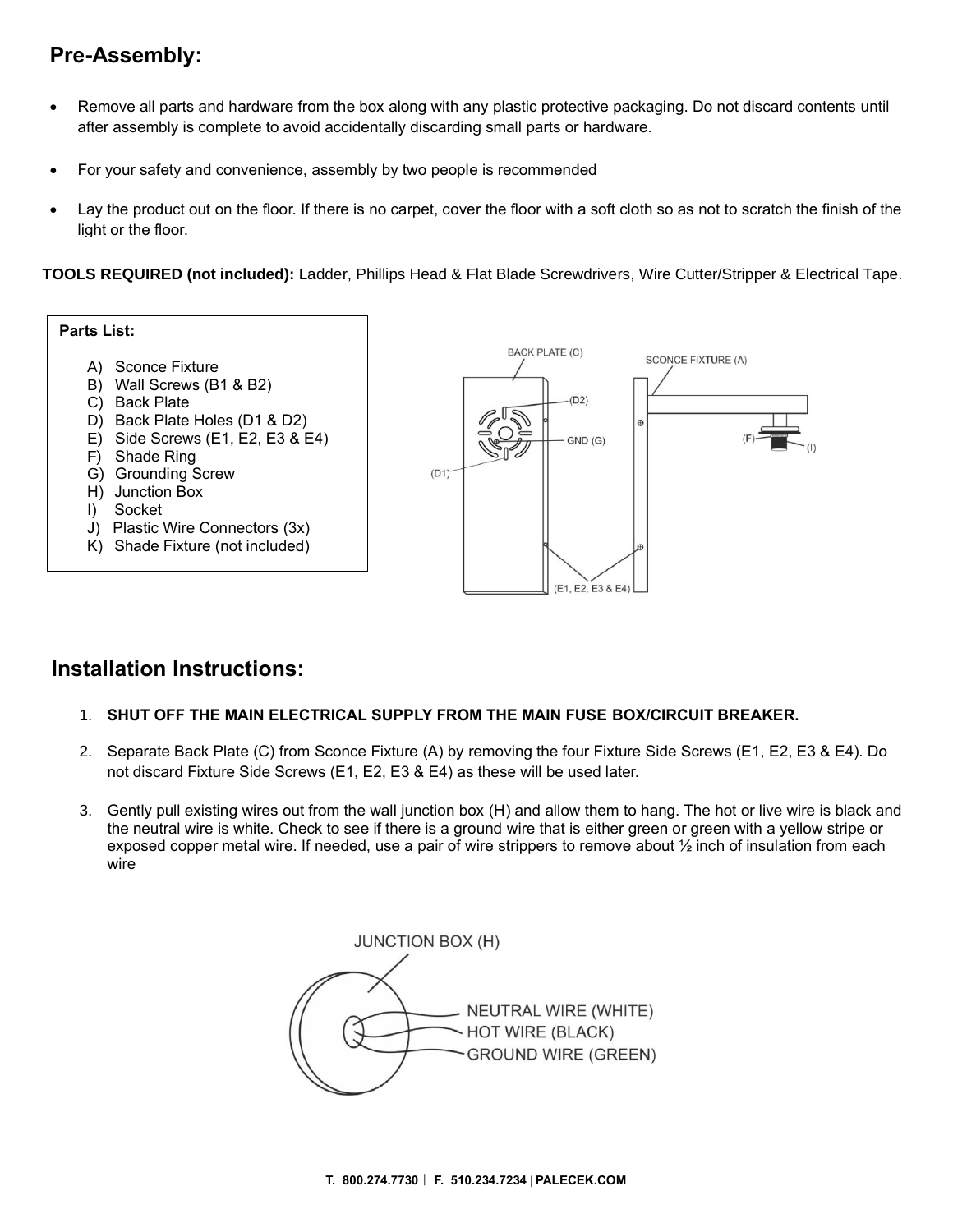4. Insert the junction box wires through the center opening of the back plate (C). Attach the back plate to the wall outlet box using the two wall screws (B1 & B2) to engage with each of the back plate holes (D1 & D2)



- 5. Establish electrical connections:
	- a) Connect the NEUTRAL FIXTURE WIRE to the NEUTRAL JUNCTION BOX WIRE (usually white or ribbed insulation). Fasten each together with a wire connector (J) and wrap the connection with electrical tape. Be sure that no wire strands are exposed
	- b) Connect the HOT FIXTURE WIRE to the HOT JUNCTION BOX WIRE (usually black or smooth insulation). Fasten each together with a wire connector (J) and wrap the connection with electrical tape. Be sure that no wire strands are exposed. **DO NOT REVERSE THE HOT AND NEUTRAL CONNECTIONS OR SAFETY WILL BE COMPROMISED.**



c) Connect the GROUND WIRE of the fixture to the GROUND J-BOX WIRE (usually green or bare). Fasten each together with a wire connector (J) and wrap the connection with electrical tape. Be sure that no wire strands are exposed. If there is no ground wire in the J-Box, use a screwdriver to secure the end of the fixture ground wire to the Ground screw (G) into the back plate (C).

After wire connections, tighten the connectors (J1, J2, J3) on the wire joint.